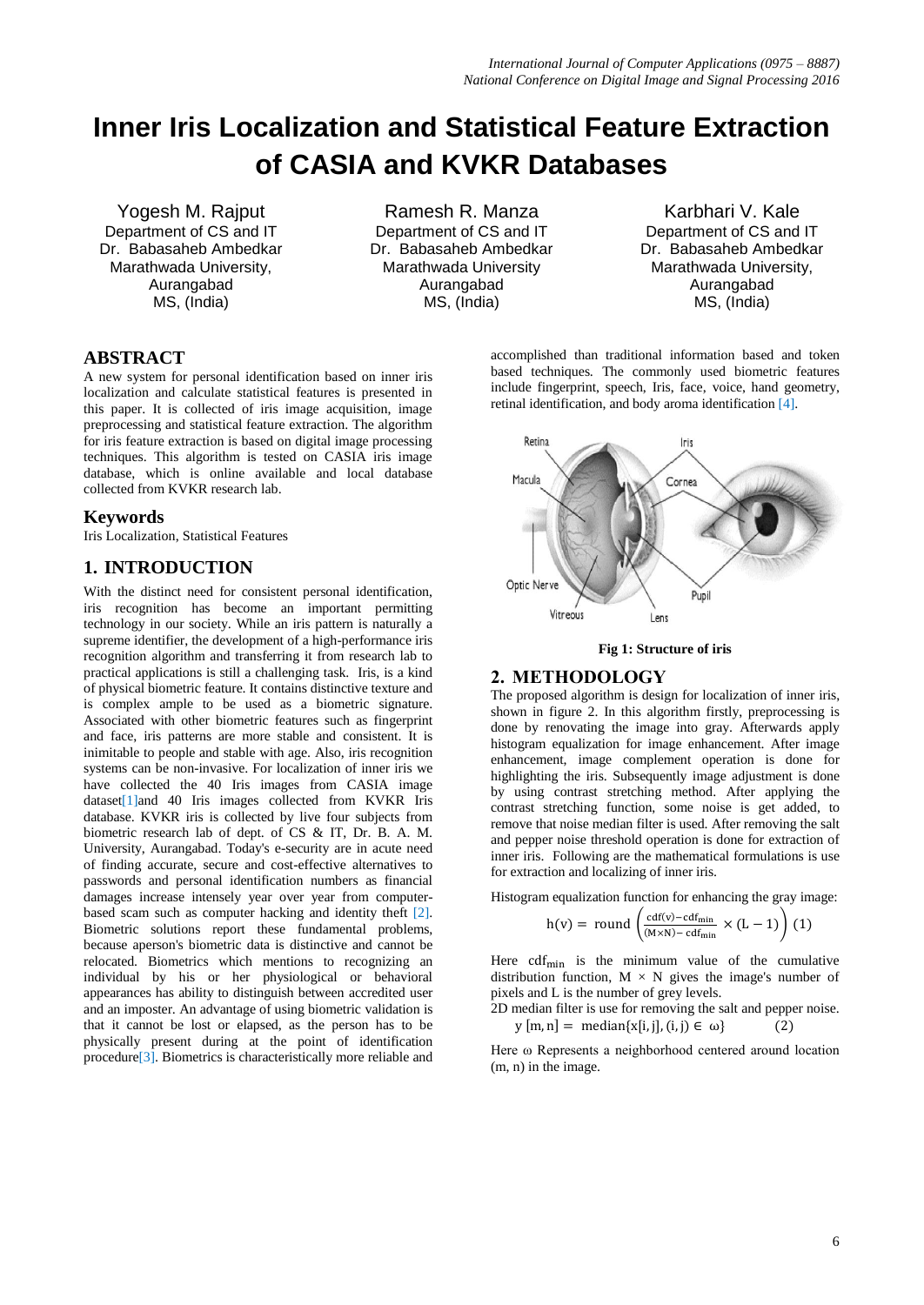

**Fig 2: Workflow for inner iris extraction and localization**

Threshold function for extracting the retinal blood vessels.

$$
T = \frac{1}{2}(m1 + m2)
$$
 (3)

Here m1 & m2 are the Intensity Values.

## **3. RESULT**

By using digital image processing techniques we have extract the inner iris following figure 3 shows the output of inner iris localization. After extraction of inner iris we have calculated the statistical features like area, diameter, length, thickness and mean.



**Fig 3: Inner iris localization**

Following table show the statistical features of CASIA Iris image database.

| Sr.<br>N <sub>0</sub> | Image<br><b>Name</b> | Area     | <b>Diameter</b> | Length | <b>Thick</b><br>ness    | Mean   |
|-----------------------|----------------------|----------|-----------------|--------|-------------------------|--------|
| 1.                    | Image001             | 5999.88  | 247             | 3000   | $\overline{2}$          | 77.46  |
| $\overline{2}$ .      | Image002             | 6518.13  | 257             | 3259   | $\overline{c}$          | 80.73  |
| 3.                    | Image003             | 6746.38  | 261             | 3373   | $\overline{2}$          | 82.14  |
| 4.                    | Image004             | 6969.38  | 266             | 3485   | $\overline{2}$          | 83.48  |
| 5.                    | Image005             | 6963     | 266             | 3482   | $\overline{2}$          | 83.44  |
| 6.                    | Image006             | 10853.88 | 332             | 5427   | $\overline{2}$          | 104.18 |
| 7.                    | Image007             | 11487.38 | 341             | 5744   | $\overline{c}$          | 107.18 |
| 8.                    | Image008             | 11876.88 | 347             | 5938   | $\overline{2}$          | 108.98 |
| 9.                    | Image009             | 11448.63 | 341             | 5724   | $\overline{2}$          | 107    |
| 10.                   | Image010             | 9874.25  | 316             | 4937   | $\overline{2}$          | 99.37  |
| 11.                   | Image011             | 3877.38  | 198             | 1939   | $\overline{2}$          | 62.27  |
| 12.                   | Image012             | 3414.75  | 186             | 1707   | $\overline{2}$          | 58.44  |
| 13.                   | Image013             | 4174.13  | 206             | 2087   | $\overline{c}$          | 64.61  |
| 14.                   | Image014             | 4235.63  | 207             | 2118   | $\overline{c}$          | 65.08  |
| 15.                   | Image015             | 4418     | 212             | 2209   | $\overline{2}$          | 66.47  |
| 16.                   | Image016             | 10474.13 | 326             | 5237   | $\overline{2}$          | 102.34 |
| 17.                   | Image017             | 10492.5  | 326             | 5246   | $\overline{2}$          | 102.43 |
| 18.                   | Image018             | 10867.88 | 332             | 5434   | $\overline{c}$          | 104.25 |
| 19.                   | Image019             | 10971.75 | 333             | 5486   | $\overline{2}$          | 104.75 |
| $\overline{20}$ .     | Image020             | 10892.5  | 332             | 5446   | $\overline{2}$          | 104.37 |
| 21.                   | Image021             | 5999.88  | 247             | 3000   | $\overline{c}$          | 77.46  |
| 22.                   | Image022             | 6518.13  | 257             | 3259   | $\overline{2}$          | 80.73  |
| 23.                   | Image023             | 6746.38  | 261             | 3373   | $\overline{2}$          | 82.14  |
| 24.                   | Image024             | 6969.38  | 266             | 3485   | $\overline{2}$          | 83.48  |
| 25.                   | Image025             | 6963     | 266             | 3482   | $\overline{c}$          | 83.44  |
| 26.                   | Image026             | 10853.88 | 332             | 5427   | $\overline{2}$          | 104.18 |
| 27.                   | Image027             | 11487.38 | 341             | 5744   | $\overline{c}$          | 107.18 |
| 28.                   | Image028             | 11876.88 | 347             | 5938   | $\overline{c}$          | 108.98 |
| 29.                   | Image029             | 11448.63 | 341             | 5724   | $\overline{c}$          | 107    |
| 30.                   | Image030             | 9874.25  | 316             | 4937   | $\overline{2}$          | 99.37  |
| 31.                   | Image031             | 5999.88  | 247             | 3000   | $\overline{2}$          | 77.46  |
| 32.                   | Image032             | 9874.25  | 316             | 4937   | $\overline{c}$          | 99.37  |
| 33.                   | Image033             | 3877.38  | 198             | 1939   | $\overline{2}$          | 62.27  |
| 34.                   | Image034             | 3414.75  | 186             | 1707   | $\overline{2}$          | 58.44  |
| 35.                   | Image035             | 4174.13  | 206             | 2087   | $\overline{2}$          | 64.61  |
| 36.                   | Image036             | 4235.63  | 207             | 2118   | $\overline{\mathbf{c}}$ | 65.08  |
| 37.                   | Image037             | 9874.25  | 316             | 4937   | $\overline{2}$          | 99.37  |
| 38.                   | Image038             | 11876.88 | 347             | 5938   | $\overline{2}$          | 108.98 |
| 39.                   | Image039             | 11448.63 | 341             | 5724   | $\overline{2}$          | 107    |
| 40.                   | Image040             | 9874.25  | 316             | 4937   | $\overline{2}$          | 99.37  |

**Table 1. Feature data of CASIA iris databse**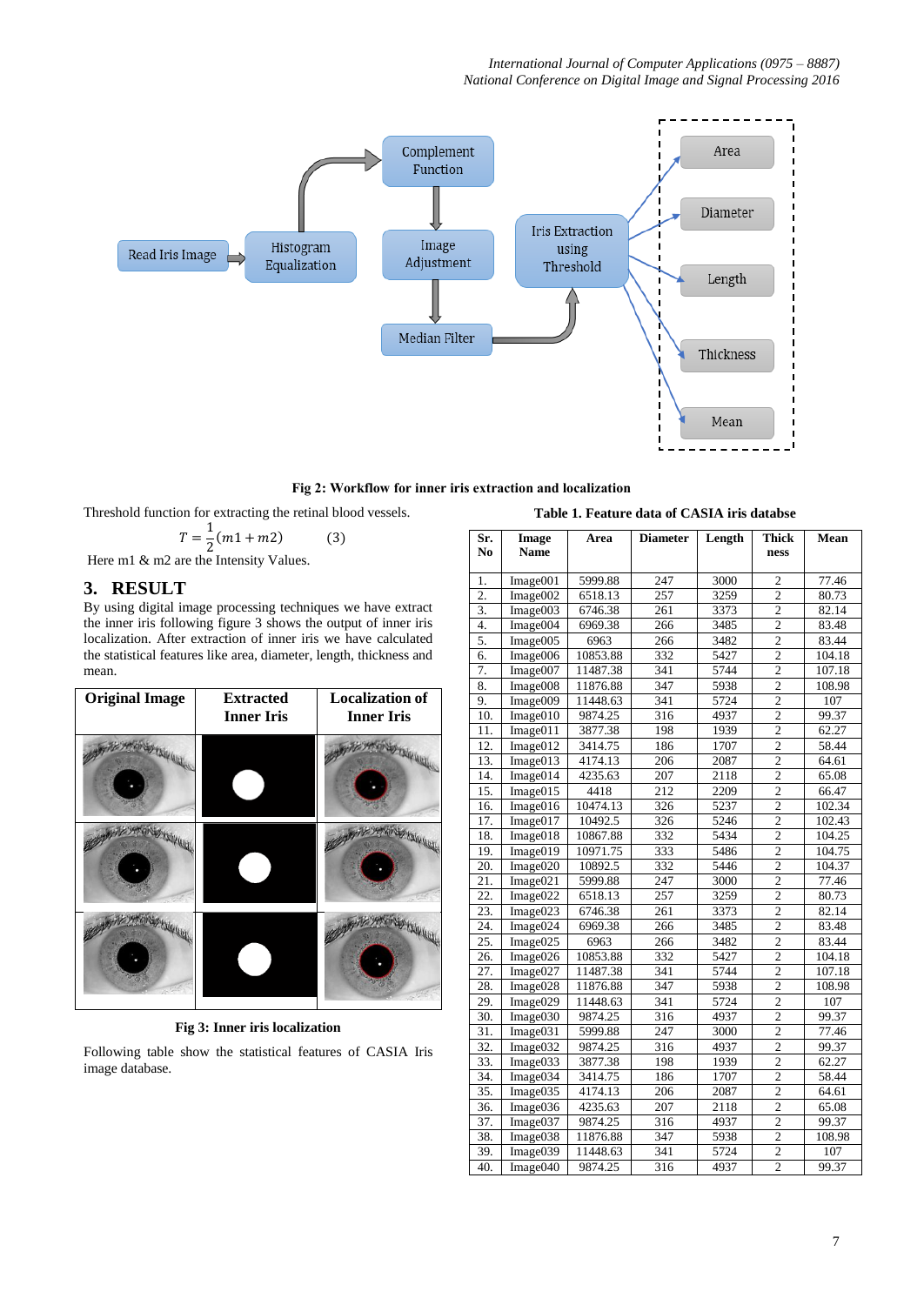

**Fig 4: Statistical Features of CASIA**

Following table show the statistical features of KVKR Iris image database.

| Table 2. Feature data of KVKR iris databse |
|--------------------------------------------|
|--------------------------------------------|

| Sr.              | <b>Image</b>         | Area    | <b>Diameter</b>  | Length | <b>Thick</b>   | Mean               |
|------------------|----------------------|---------|------------------|--------|----------------|--------------------|
| No.              | <b>Name</b>          |         |                  |        | ness           |                    |
|                  |                      |         |                  |        |                |                    |
| 1.               | Image001             | 9836.63 | 316              | 4918   | $\overline{c}$ | 99.18              |
| $\overline{2}$ . | Image002             | 7222.88 | 271              | 3611   | $\overline{2}$ | 84.99              |
| $\overline{3}$ . | Image003             | 9180    | $\frac{305}{ }$  | 4590   | $\overline{2}$ | 95.81              |
| $\overline{4}$ . | Image004             | 3152.75 | 179              | 1576   | $\overline{c}$ | 56.15              |
| 5.               | Image005             | 1060.25 | 104              | 530    | $\overline{2}$ | 32.56              |
| 6.               | Image006             | 1915.38 | 139              | 958    | $\overline{2}$ | 43.76              |
| 7.               | Image007             | 4751    | 219              | 2376   | $\overline{2}$ | 68.93              |
| 8.               | Image008             | 5636.5  | 239              | 2818   | $\overline{c}$ | 75.08              |
| 9.               | Image009             | 4194.38 | 206              | 2097   | $\overline{2}$ | 64.76              |
| 10.              | Image010             | 2980.88 | 174              | 1490   | $\overline{2}$ | 54.6               |
| 11.              | Image011             | 2430.25 | 157              | 1215   | $\overline{2}$ | 49.3               |
| 12.              | Image012             | 3044.75 | 176              | 1522   | $\overline{c}$ | 55.18              |
| 13.              | Image013             | 2363.38 | 155              | 1182   | $\overline{2}$ | 48.61              |
| 14.              | Image014             | 3309    | 183              | 1655   | $\overline{2}$ | 57.52              |
| 15.              | Image $015$          | 2975.5  | 174              | 1488   | $\overline{c}$ | 54.55              |
| 16.              | Image016             | 3110.88 | 178              | 1555   | $\overline{2}$ | 55.78              |
| 17.              | Image017             | 1952.13 | 141              | 976    | $\overline{2}$ | 44.18              |
| 18.              | Image <sub>018</sub> | 3698    | 194              | 1849   | $\overline{2}$ | 60.81              |
| 19.              | Image019             | 4228.13 | 207              | 2114   | $\overline{c}$ | 65.02              |
| 20.              | Image020             | 4225.5  | 207              | 2113   | $\overline{2}$ | 65                 |
| 21.              | Image021             | 3711.75 | 194              | 1856   | $\overline{2}$ | 60.92              |
| 22.              | Image <sub>022</sub> | 2756    | 167              | 1378   | $\overline{2}$ | 52.5               |
| 23.              | Image023             | 3767.63 | 195              | 1884   | $\overline{c}$ | 61.38              |
| 24.              | Image024             | 3823.38 | 197              | 1912   | $\overline{2}$ | 61.83              |
| 25.              | Image025             | 3825    | 197              | 1913   | $\overline{2}$ | 61.85              |
| 26.              | Image026             | 6241.88 | 251              | 3121   | $\overline{2}$ | 79.01              |
| 27.              | Image027             | 9836.63 | 316              | 4918   | $\overline{c}$ | 99.18              |
| 28.              | Image028             | 7222.88 | 271              | 3611   | $\overline{2}$ | 84.99              |
| 29.              | Image029             | 9180    | 305              | 4590   | $\overline{2}$ | 95.81              |
| 30.              | Image030             | 3152.75 | 179              | 1576   | $\overline{2}$ | 56.15              |
| 31.              | Image031             | 1060.25 | 104              | 530    | $\overline{c}$ | 32.56              |
| $\overline{32}$  | Image032             | 1915.38 | 139              | 958    | $\overline{2}$ | 43.76              |
| 33.              | Image033             | 4751    | 219              | 2376   | $\overline{c}$ | 68.93              |
| 34.              | Image034             | 5636.5  | 239              | 2818   | $\overline{2}$ | 75.08              |
| 35.              | Image035             | 4194.38 | 206              | 2097   | $\overline{c}$ | 64.76              |
| 36.              | Image036             | 2980.88 | 174              | 1490   | $\overline{2}$ | 54.6               |
| 37.              | Image $037$          | 2430.25 | $\overline{157}$ | 1215   | $\overline{2}$ | 49.3               |
| 38.              | Image038             | 3044.75 | 176              | 1522   | $\overline{2}$ | 55.18              |
| 39.              | Image039             | 2363.38 | 155              | 1182   | $\overline{2}$ | $\overline{48.61}$ |
| 40.              | Image $040$          | 3309    | 183              | 1655   | $\overline{2}$ | 57.52              |



**Fig 4: Statistical Features of KVKR**



**Fig 5: Graphical user interface for inner iris localization**

## **4. CONCLUSION**

For localization and extraction of inner iris we have use digital image processing techniques depicted in figure 2. For analysis of this techniques we have use online CASIA database and local database collected from KVKR research lab (Department of Computer Science & IT, Dr. Babasaheb Ambedkar Marathwada University, Aurangabad).After extraction of inner iris, we have calculated the statistical features like area, diameter, length, thickness, and mean. For performance analysis, receiver operating characteristic curve is used. The proposed algorithm achieves sensitivity of 94.92 % and specificity of 100%.

## **5. ACKNOWLEDGMENT**

This work was carried out in Multimodal System Development laboratory established under UGC's SAP scheme SAP (II) DRS Phase-I F. No.-3-42/2009 & SAP (II) DRS Phase-II F. No.4-15/2015. This work was also supported by UGC under One Time Research Grant F. No. 4-10/2010 (BSR) & 19- 132/2014 (BSR). The authors acknowledge UGC for the same. The authors also acknowledge UGC for providing BSR fellowship.

#### **6. REFERENCES**

- [1] http://biometrics.idealtest.org/dbDetailForUser.do?id=4. (CASIA)
- [2] R.Kevin, -E-Security for E-Government A Kyberpass Technical White Paper, April 2001, www.kyberpass.com.